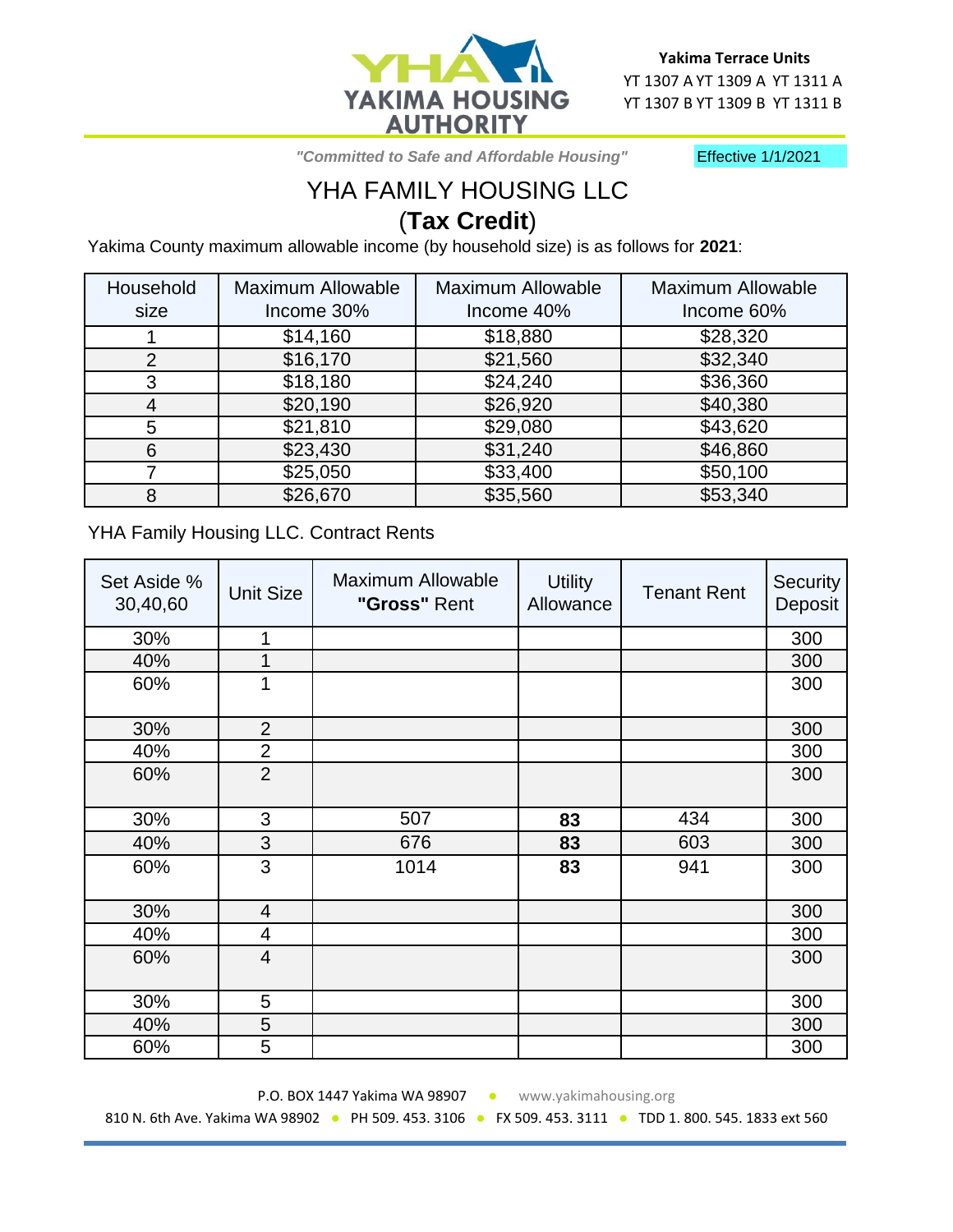

 *"Committed to Safe and Affordable Housing"*

Effective 1/1/2021

## YHA FAMILY HOUSING LLC (**Section 8**)

Yakima County maximum allowable income (by household size) is as follows for **2021**:

| Household | <b>Maximum Allowable</b> | <b>Maximum Allowable</b> | <b>Maximum Allowable</b> |
|-----------|--------------------------|--------------------------|--------------------------|
| size      | Income 30%               | Income 50%               | Income 80%               |
|           | \$14,150                 | \$23,600                 | \$37,700                 |
| 2         | \$17,240                 | \$26,950                 | \$43,100                 |
| 3         | \$21,720                 | \$30,300                 | \$48,500                 |
| 4         | \$26,200                 | \$33,650                 | \$53,850                 |
| 5         | \$30,680                 | \$36,350                 | \$58,200                 |
| 6         | \$35,160                 | \$39,050                 | \$62,500                 |
|           | \$39,640                 | \$41,750                 | \$66,800                 |
| 8         | \$44,120                 | \$44,450                 | \$71,100                 |

YHA Family Housing LLC. (Section 8) Contract Rents

| Number of<br><b>Contract Units</b> | Unit Size | Unit Rent (CHAP)<br>(Contract) | <b>Utility</b><br>Allowance | Maximum<br><b>Allowable Rent</b><br>(Gross) | <b>Security</b><br>Deposit |
|------------------------------------|-----------|--------------------------------|-----------------------------|---------------------------------------------|----------------------------|
| 22                                 |           |                                |                             |                                             | 300                        |
| 52                                 |           |                                |                             |                                             | 300                        |
| 56                                 |           | 862                            | 88                          | 950                                         | 300                        |
| 12                                 |           |                                |                             |                                             | 300                        |
|                                    |           |                                |                             |                                             | 300                        |

Set-Asides

| % Of All Housing Units                      | % Allowed Maximum Income (AMI) | # of Housing Units |
|---------------------------------------------|--------------------------------|--------------------|
| 30%                                         | 60%                            | 45                 |
| 30%                                         | 40%                            | 45                 |
| 40%                                         | 30%                            | 60                 |
|                                             |                                |                    |
| <b>Special Needs Housing</b><br>Commitments | % of All Housing Units         | # of Housing Units |
| Large Households                            | 20%                            | 30                 |
| <b>Persons with Disabilities</b><br>20%     |                                | 30                 |

P.O. BOX 1447 Yakima WA 98907 • www.yakimahousing.org

810 N. 6th Ave. Yakima WA 98902 · PH 509. 453. 3106 · FX 509. 453. 3111 · TDD 1. 800. 545. 1833 ext 560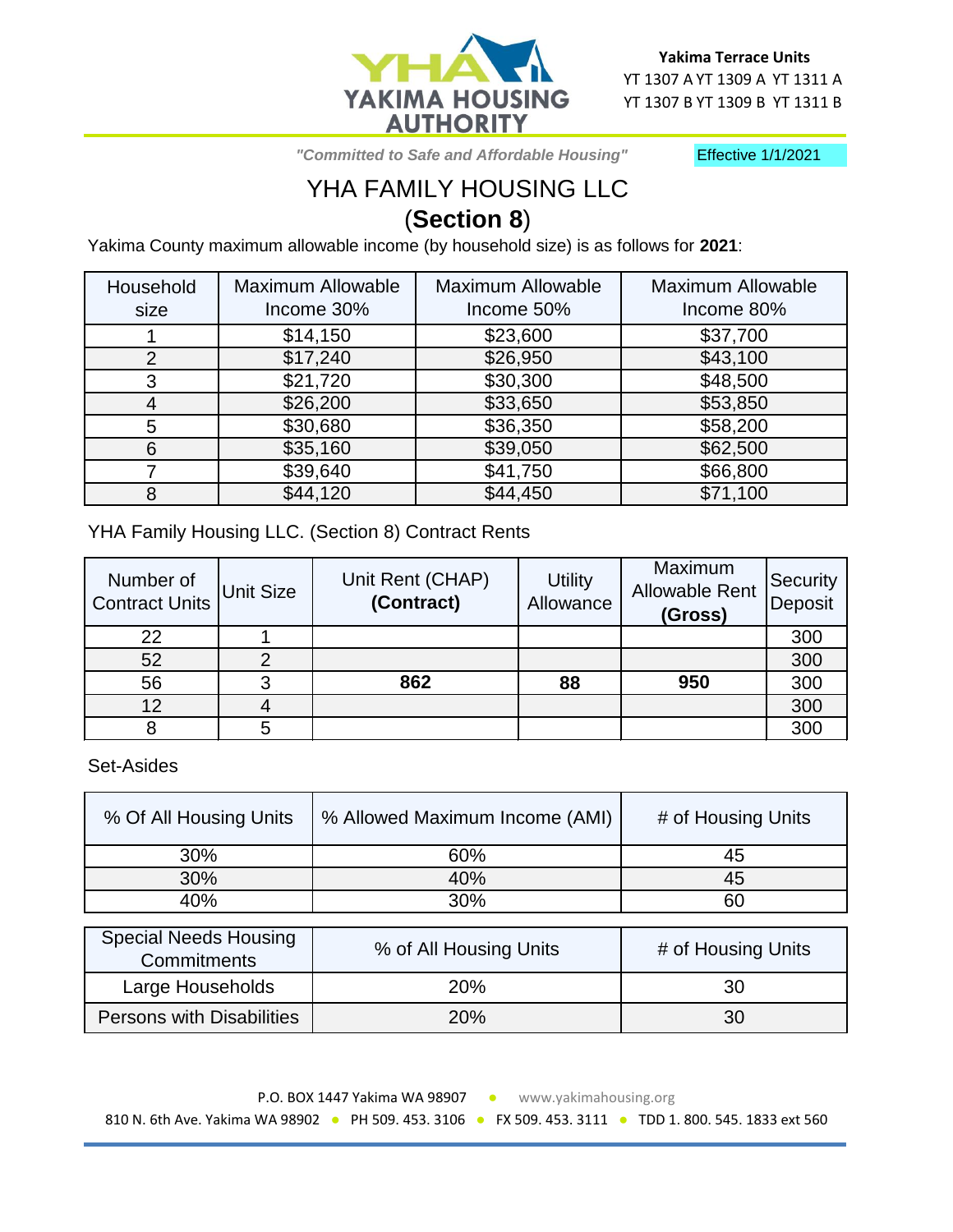

 *"Committed to Safe and Affordable Housing"* Effective1/1/2021

## YHA FAMILY HOUSING LLC (**Tax Credit**)

Yakima County maximum allowable income (by household size) is as follows for **2021**:

| Household | <b>Maximum Allowable</b> | <b>Maximum Allowable</b> | <b>Maximum Allowable</b> |
|-----------|--------------------------|--------------------------|--------------------------|
| size      | Income 30%               | Income 40%               | Income 60%               |
|           | \$14,160                 | \$18,880                 | \$28,320                 |
| 2         | \$16,170                 | \$21,560                 | \$32,340                 |
| 3         | \$18,180                 | \$24,240                 | \$36,360                 |
| 4         | \$20,190                 | \$26,920                 | \$40,380                 |
| 5         | \$21,810                 | \$29,080                 | \$43,620                 |
| 6         | \$23,430                 | \$31,240                 | \$46,860                 |
|           | \$25,050                 | \$33,400                 | \$50,100                 |
| 8         | \$26,670                 | \$35,560                 | \$53,340                 |

YHA Family Housing LLC. Contract Rents

| Set Aside %<br>30,40,60 | <b>Unit Size</b> | Maximum Allowable<br><b>Utility</b><br><b>Tenant Rent</b><br>"Gross" Rent<br>Allowance |     | Security<br>Deposit |     |
|-------------------------|------------------|----------------------------------------------------------------------------------------|-----|---------------------|-----|
| 30%                     | 1                | 365                                                                                    | 47  | 318                 | 300 |
| 40%                     | 1                | 487                                                                                    | 47  | 440                 | 300 |
| 60%                     | 1                | 731                                                                                    | 47  | 684                 | 300 |
| 30%                     | $\overline{2}$   | 438                                                                                    | 60  | 372                 | 300 |
| 40%                     | $\overline{2}$   | 585                                                                                    | 60  | 519                 | 300 |
| 60%                     | $\overline{2}$   | 877                                                                                    | 60  | 811                 | 300 |
| 30%                     | 3                | 507                                                                                    | 88  | 422                 | 300 |
| 40%                     | 3                | 676                                                                                    | 88  | 591                 | 300 |
| 60%                     | 3                | 1014                                                                                   | 88  | 929                 | 300 |
| 30%                     | $\overline{4}$   | 565                                                                                    | 100 | 459                 | 300 |
| 40%                     | 4                | 754                                                                                    | 100 | 648                 | 300 |
| 60%                     | $\overline{4}$   | 1,131                                                                                  | 100 | 1,025               | 300 |
| 30%                     | 5                | 624                                                                                    | 130 | 502                 | 300 |
| 40%                     | 5                | 832                                                                                    | 130 | 710                 | 300 |
| 60%                     | 5                | 1,248                                                                                  | 130 | 1,126               | 300 |

P.O. BOX 1447 Yakima WA 98907 · www.yakimahousing.org 810 N. 6th Ave. Yakima WA 98902 · PH 509. 453. 3106 · FX 509. 453. 3111 · TDD 1. 800. 545. 1833 ext 560